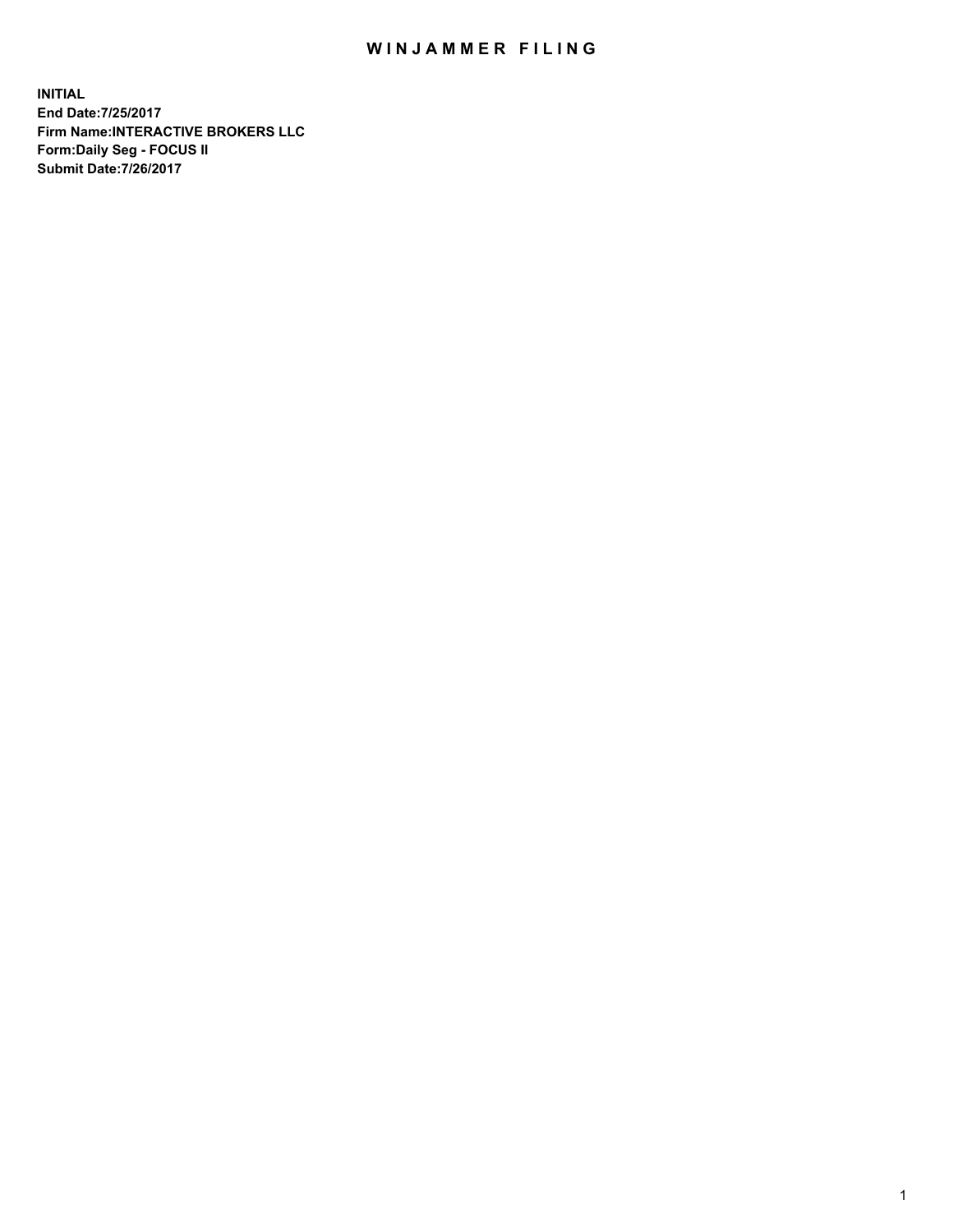## **INITIAL End Date:7/25/2017 Firm Name:INTERACTIVE BROKERS LLC Form:Daily Seg - FOCUS II Submit Date:7/26/2017 Daily Segregation - Cover Page**

| Name of Company<br><b>Contact Name</b><br><b>Contact Phone Number</b><br><b>Contact Email Address</b>                                                                                                                                                                                                                          | <b>INTERACTIVE BROKERS LLC</b><br><b>James Menicucci</b><br>203-618-8085<br>jmenicucci@interactivebrokers.c<br>om |
|--------------------------------------------------------------------------------------------------------------------------------------------------------------------------------------------------------------------------------------------------------------------------------------------------------------------------------|-------------------------------------------------------------------------------------------------------------------|
| FCM's Customer Segregated Funds Residual Interest Target (choose one):<br>a. Minimum dollar amount: ; or<br>b. Minimum percentage of customer segregated funds required:% ; or<br>c. Dollar amount range between: and; or<br>d. Percentage range of customer segregated funds required between:% and%.                         | $\overline{\mathbf{0}}$<br>0<br><u>155,000,000 245,000,000</u><br><u>00</u>                                       |
| FCM's Customer Secured Amount Funds Residual Interest Target (choose one):<br>a. Minimum dollar amount: ; or<br>b. Minimum percentage of customer secured funds required:%; or<br>c. Dollar amount range between: and; or<br>d. Percentage range of customer secured funds required between:% and%.                            | $\overline{\mathbf{0}}$<br>$\overline{\mathbf{0}}$<br>80,000,000 120,000,000<br>00                                |
| FCM's Cleared Swaps Customer Collateral Residual Interest Target (choose one):<br>a. Minimum dollar amount: ; or<br>b. Minimum percentage of cleared swaps customer collateral required:% ; or<br>c. Dollar amount range between: and; or<br>d. Percentage range of cleared swaps customer collateral required between:% and%. | $\underline{\mathbf{0}}$<br>$\underline{\mathbf{0}}$<br>0 <sub>0</sub><br>0 <sub>0</sub>                          |

Attach supporting documents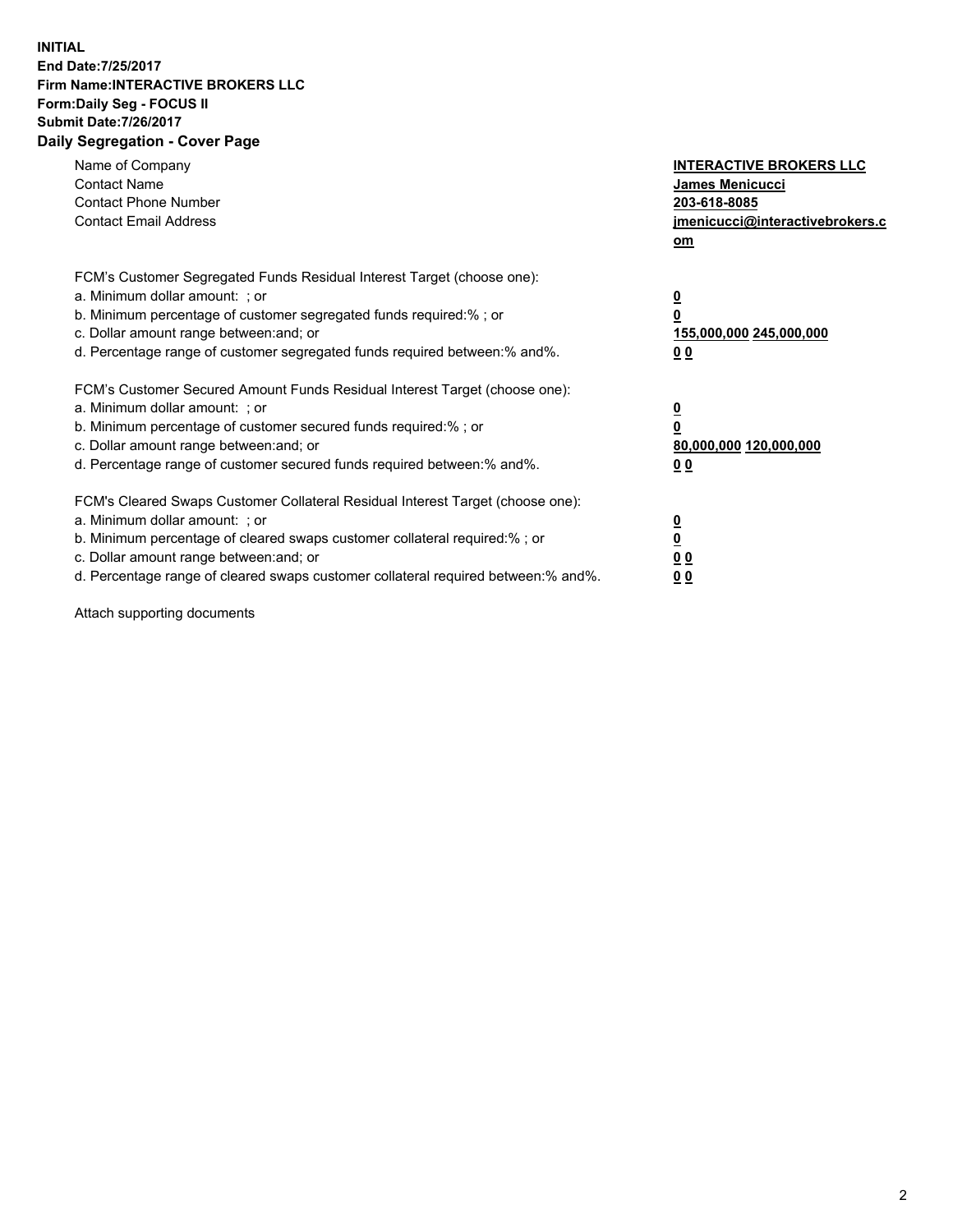## **INITIAL End Date:7/25/2017 Firm Name:INTERACTIVE BROKERS LLC Form:Daily Seg - FOCUS II Submit Date:7/26/2017 Daily Segregation - Secured Amounts**

|     | Daily Segregation - Secured Amounts                                                         |                                  |
|-----|---------------------------------------------------------------------------------------------|----------------------------------|
|     | Foreign Futures and Foreign Options Secured Amounts                                         |                                  |
|     | Amount required to be set aside pursuant to law, rule or regulation of a foreign            | $0$ [7305]                       |
|     | government or a rule of a self-regulatory organization authorized thereunder                |                                  |
| 1.  |                                                                                             |                                  |
|     | Net ledger balance - Foreign Futures and Foreign Option Trading - All Customers             |                                  |
|     | A. Cash                                                                                     | 363,180,698 [7315]               |
|     | B. Securities (at market)                                                                   | $0$ [7317]                       |
| 2.  | Net unrealized profit (loss) in open futures contracts traded on a foreign board of trade   | 6,018,654 [7325]                 |
| 3.  | Exchange traded options                                                                     |                                  |
|     | a. Market value of open option contracts purchased on a foreign board of trade              | 25,740 [7335]                    |
|     | b. Market value of open contracts granted (sold) on a foreign board of trade                | -19,183 [7337]                   |
| 4.  | Net equity (deficit) (add lines 1. 2. and 3.)                                               | 369,205,909 [7345]               |
| 5.  | Account liquidating to a deficit and account with a debit balances - gross amount           | 2,688 [7351]                     |
|     | Less: amount offset by customer owned securities                                            | 0 [7352] 2,688 [7354]            |
| 6.  | Amount required to be set aside as the secured amount - Net Liquidating Equity              | 369,208,597 [7355]               |
|     | Method (add lines 4 and 5)                                                                  |                                  |
|     |                                                                                             |                                  |
| 7.  | Greater of amount required to be set aside pursuant to foreign jurisdiction (above) or line | 369,208,597 [7360]               |
|     | 6.                                                                                          |                                  |
|     | FUNDS DEPOSITED IN SEPARATE REGULATION 30.7 ACCOUNTS                                        |                                  |
| 1.  | Cash in banks                                                                               |                                  |
|     | A. Banks located in the United States                                                       | 69,262,603 [7500]                |
|     | B. Other banks qualified under Regulation 30.7                                              | 0 [7520] 69,262,603 [7530]       |
| 2.  | Securities                                                                                  |                                  |
|     | A. In safekeeping with banks located in the United States                                   | 343,718,655 [7540]               |
|     | B. In safekeeping with other banks qualified under Regulation 30.7                          | 0 [7560] 343,718,655 [7570]      |
| 3.  | Equities with registered futures commission merchants                                       |                                  |
|     | A. Cash                                                                                     | $0$ [7580]                       |
|     | <b>B.</b> Securities                                                                        | $0$ [7590]                       |
|     | C. Unrealized gain (loss) on open futures contracts                                         | $0$ [7600]                       |
|     | D. Value of long option contracts                                                           | $0$ [7610]                       |
|     |                                                                                             |                                  |
|     | E. Value of short option contracts                                                          | 0 [7615] 0 [7620]                |
| 4.  | Amounts held by clearing organizations of foreign boards of trade                           |                                  |
|     | A. Cash                                                                                     | $0$ [7640]                       |
|     | <b>B.</b> Securities                                                                        | $0$ [7650]                       |
|     | C. Amount due to (from) clearing organization - daily variation                             | $0$ [7660]                       |
|     | D. Value of long option contracts                                                           | $0$ [7670]                       |
|     | E. Value of short option contracts                                                          | 0 [7675] 0 [7680]                |
| 5.  | Amounts held by members of foreign boards of trade                                          |                                  |
|     | A. Cash                                                                                     | 83,613,882 [7700]                |
|     | <b>B.</b> Securities                                                                        | $0$ [7710]                       |
|     | C. Unrealized gain (loss) on open futures contracts                                         | 3,161,316 [7720]                 |
|     | D. Value of long option contracts                                                           | 25,740 [7730]                    |
|     | E. Value of short option contracts                                                          | -19,183 [7735] 86,781,755 [7740] |
| 6.  | Amounts with other depositories designated by a foreign board of trade                      | 0 [7760]                         |
| 7.  | Segregated funds on hand                                                                    | $0$ [7765]                       |
| 8.  | Total funds in separate section 30.7 accounts                                               | 499,763,013 [7770]               |
| 9.  | Excess (deficiency) Set Aside for Secured Amount (subtract line 7 Secured Statement         |                                  |
|     |                                                                                             | 130,554,416 [7380]               |
|     | Page 1 from Line 8)                                                                         |                                  |
| 10. | Management Target Amount for Excess funds in separate section 30.7 accounts                 | 80,000,000 [7780]                |
| 11. | Excess (deficiency) funds in separate 30.7 accounts over (under) Management Target          | 50,554,416 [7785]                |
|     |                                                                                             |                                  |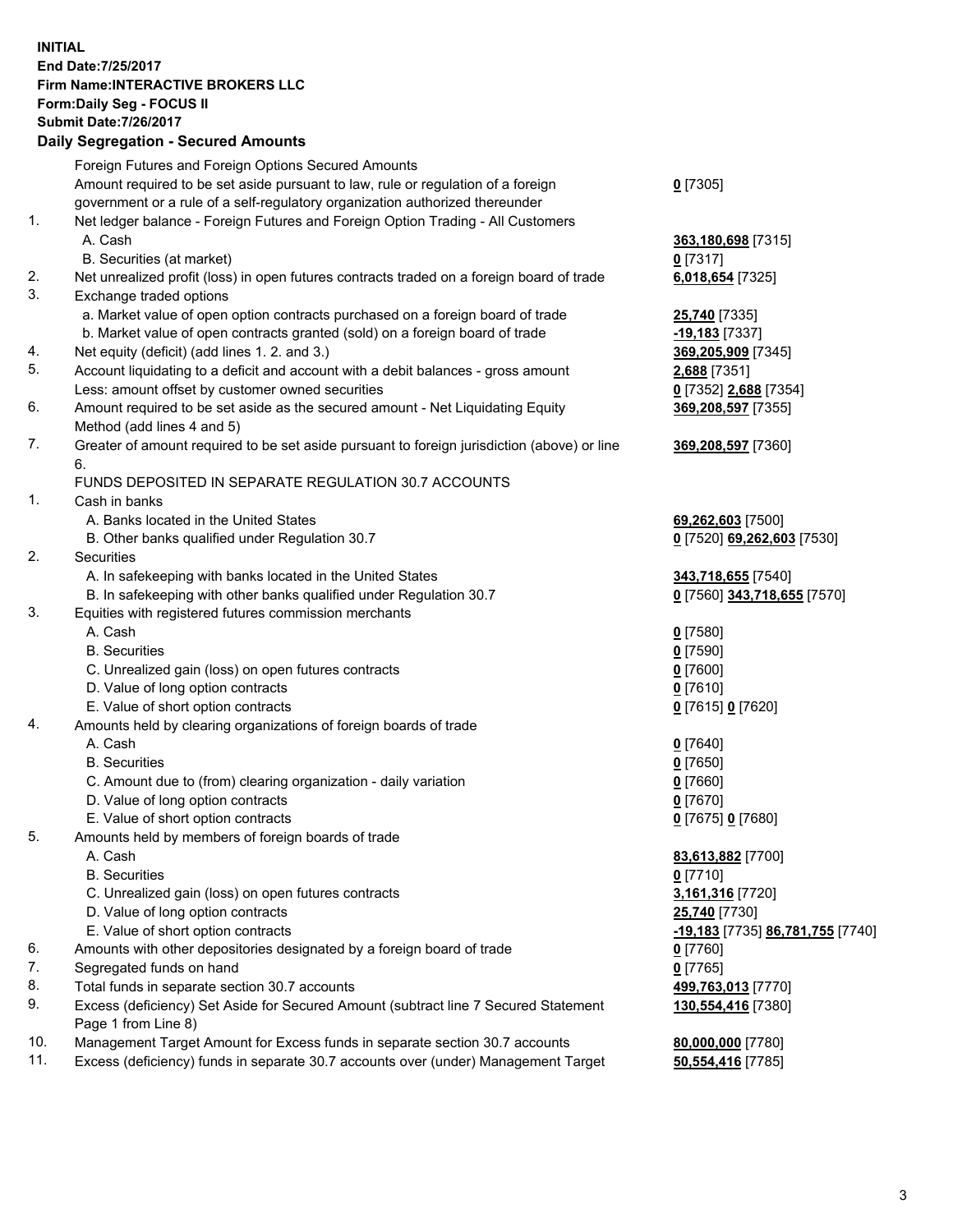**INITIAL End Date:7/25/2017 Firm Name:INTERACTIVE BROKERS LLC Form:Daily Seg - FOCUS II Submit Date:7/26/2017 Daily Segregation - Segregation Statement** SEGREGATION REQUIREMENTS(Section 4d(2) of the CEAct) 1. Net ledger balance A. Cash **4,412,645,531** [7010] B. Securities (at market) **0** [7020] 2. Net unrealized profit (loss) in open futures contracts traded on a contract market **-128,658,961** [7030] 3. Exchange traded options A. Add market value of open option contracts purchased on a contract market **180,833,225** [7032] B. Deduct market value of open option contracts granted (sold) on a contract market **-275,693,207** [7033] 4. Net equity (deficit) (add lines 1, 2 and 3) **4,189,126,588** [7040] 5. Accounts liquidating to a deficit and accounts with debit balances - gross amount **233,196** [7045] Less: amount offset by customer securities **0** [7047] **233,196** [7050] 6. Amount required to be segregated (add lines 4 and 5) **4,189,359,784** [7060] FUNDS IN SEGREGATED ACCOUNTS 7. Deposited in segregated funds bank accounts A. Cash **804,470,519** [7070] B. Securities representing investments of customers' funds (at market) **2,393,860,095** [7080] C. Securities held for particular customers or option customers in lieu of cash (at market) **0** [7090] 8. Margins on deposit with derivatives clearing organizations of contract markets A. Cash **519,207,195** [7100] B. Securities representing investments of customers' funds (at market) **764,475,062** [7110] C. Securities held for particular customers or option customers in lieu of cash (at market) **0** [7120] 9. Net settlement from (to) derivatives clearing organizations of contract markets **2,007,178** [7130] 10. Exchange traded options A. Value of open long option contracts **180,826,336** [7132] B. Value of open short option contracts **-275,679,520** [7133] 11. Net equities with other FCMs A. Net liquidating equity **0** [7140] B. Securities representing investments of customers' funds (at market) **0** [7160] C. Securities held for particular customers or option customers in lieu of cash (at market) **0** [7170] 12. Segregated funds on hand **0** [7150] 13. Total amount in segregation (add lines 7 through 12) **4,389,166,865** [7180] 14. Excess (deficiency) funds in segregation (subtract line 6 from line 13) **199,807,081** [7190] 15. Management Target Amount for Excess funds in segregation **155,000,000** [7194]

16. Excess (deficiency) funds in segregation over (under) Management Target Amount Excess

**44,807,081** [7198]